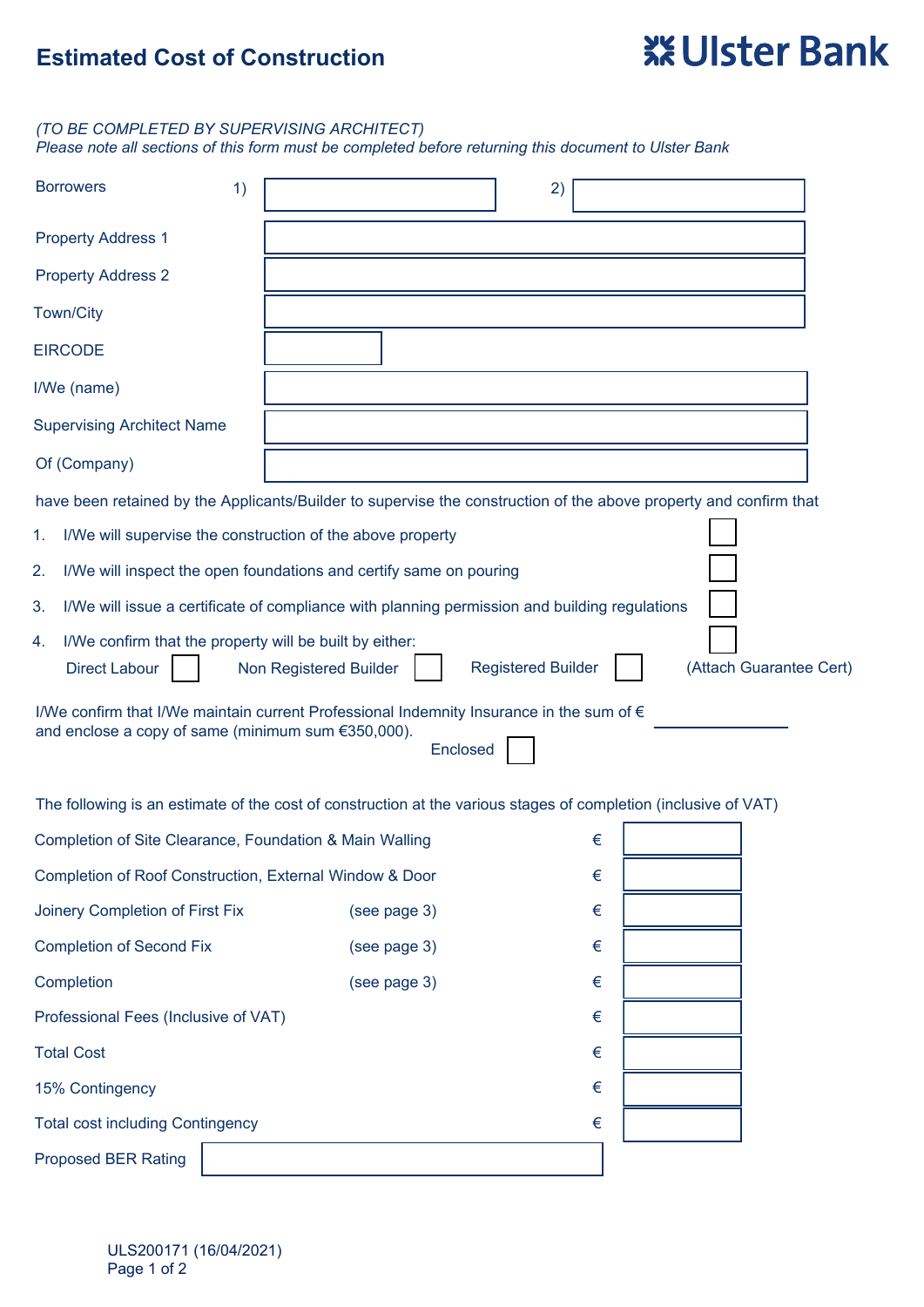**Signed** 

| Qualifications                      |  |
|-------------------------------------|--|
| Date                                |  |
| Qualification category (see page 3) |  |
| <b>Address</b>                      |  |

## **Company/Brand Stamp**